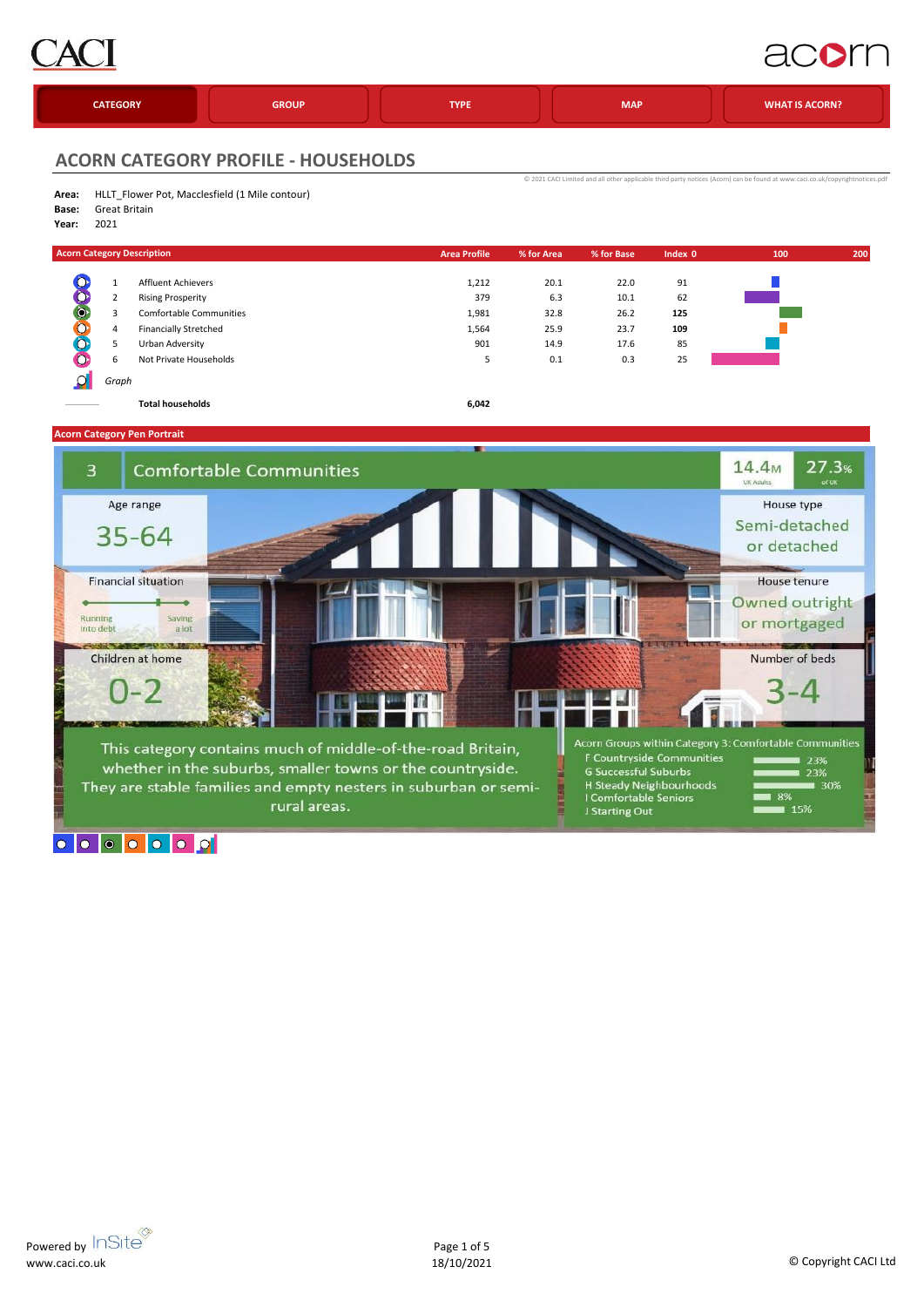

### acom

| <b>CATEGORY</b> | <b>GROUP</b> | <b>TYPE</b> | <b>MAP</b> | <b>WHAT IS ACORN?</b> |
|-----------------|--------------|-------------|------------|-----------------------|
|                 |              |             |            |                       |

[©](http://www.caci.co.uk/copyrightnotices.pdf) 2021 CACI Limited and all

#### **ACORN GROUP PROFILE - HOUSEHOLDS**

| Area: HLLT_Flower Pot, Macclesfield (1 Mile contour) |  |
|------------------------------------------------------|--|

**Base:** Great Britain

**Year:** 2021

| <b>Acorn Group Description</b> |                                  | <b>Area Profile</b> | % for Area | % for Base | Index 0        | 100 | 200 |
|--------------------------------|----------------------------------|---------------------|------------|------------|----------------|-----|-----|
|                                | 1. Affluent Achievers            |                     |            |            |                |     |     |
| 1.A                            | Lavish Lifestyles                | $\pmb{0}$           | 0.0        | 1.1        | 0              |     |     |
| 1.B                            | <b>Executive Wealth</b>          | 430                 | 7.1        | 11.2       | 63             |     |     |
| 1.C                            | Mature Money                     | 782                 | 12.9       | 9.6        | 134            |     |     |
|                                | 2. Rising Prosperity             |                     |            |            |                |     |     |
| 2.D                            | <b>City Sophisticates</b>        | 0                   | 0.0        | 4.0        | $\Omega$       |     |     |
| 2.E                            | <b>Career Climbers</b>           | 379                 | 6.3        | $6.2$      | 102            |     |     |
|                                | 3. Comfortable Communities       |                     |            |            |                |     |     |
| 3.F                            | <b>Countryside Communities</b>   | $\pmb{0}$           | 0.0        | 5.7        | 0              |     |     |
| 3.G                            | Successful Suburbs               | 296                 | 4.9        | 5.9        | 83             |     |     |
| 3.H                            | Steady Neighbourhoods            | 188                 | 3.1        | 7.4        | 42             |     |     |
| 3.1                            | Comfortable Seniors              | 82                  | 1.4        | 2.9        | 47             |     |     |
| 3.J                            | <b>Starting Out</b>              | 1,415               | 23.4       | 4.3        | 539            |     |     |
|                                | 4. Financially Stretched         |                     |            |            |                |     |     |
| 4.K                            | Student Life                     | $\pmb{0}$           | 0.0        | 2.4        | $\overline{0}$ |     |     |
| 4.L                            | <b>Modest Means</b>              | 373                 | 6.2        | 7.9        | 78             |     |     |
| 4.M                            | <b>Striving Families</b>         | 747                 | 12.4       | 7.5        | 164            |     |     |
| 4.N                            | <b>Poorer Pensioners</b>         | 444                 | 7.3        | 5.9        | 124            |     |     |
|                                | 5. Urban Adversity               |                     |            |            |                |     |     |
| 5.0                            | Young Hardship                   | 447                 | 7.4        | 6.1        | 120            |     |     |
| 5.P                            | <b>Struggling Estates</b>        | 19                  | 0.3        | 6.1        | 5              |     |     |
| 5.Q                            | <b>Difficult Circumstances</b>   | 435                 | 7.2        | 5.3        | 135            |     |     |
|                                | <b>6. Not Private Households</b> |                     |            |            |                |     |     |
| 6.R                            | Not Private Households           | 5                   | 0.1        | 0.3        | 25             |     |     |
|                                | <b>Total households</b>          | 6,042               |            |            |                |     |     |

#### **Acorn Group Pen Portrait**

3 J

#### **Starting Out**

Young couples and early career climbers in their first homes. Younger couples in their first home, starting a family, and others who are at an early stage of their career form a substantial proportion of the households in these areas.



 $4.1%$ 

 $2.2<sub>M</sub>$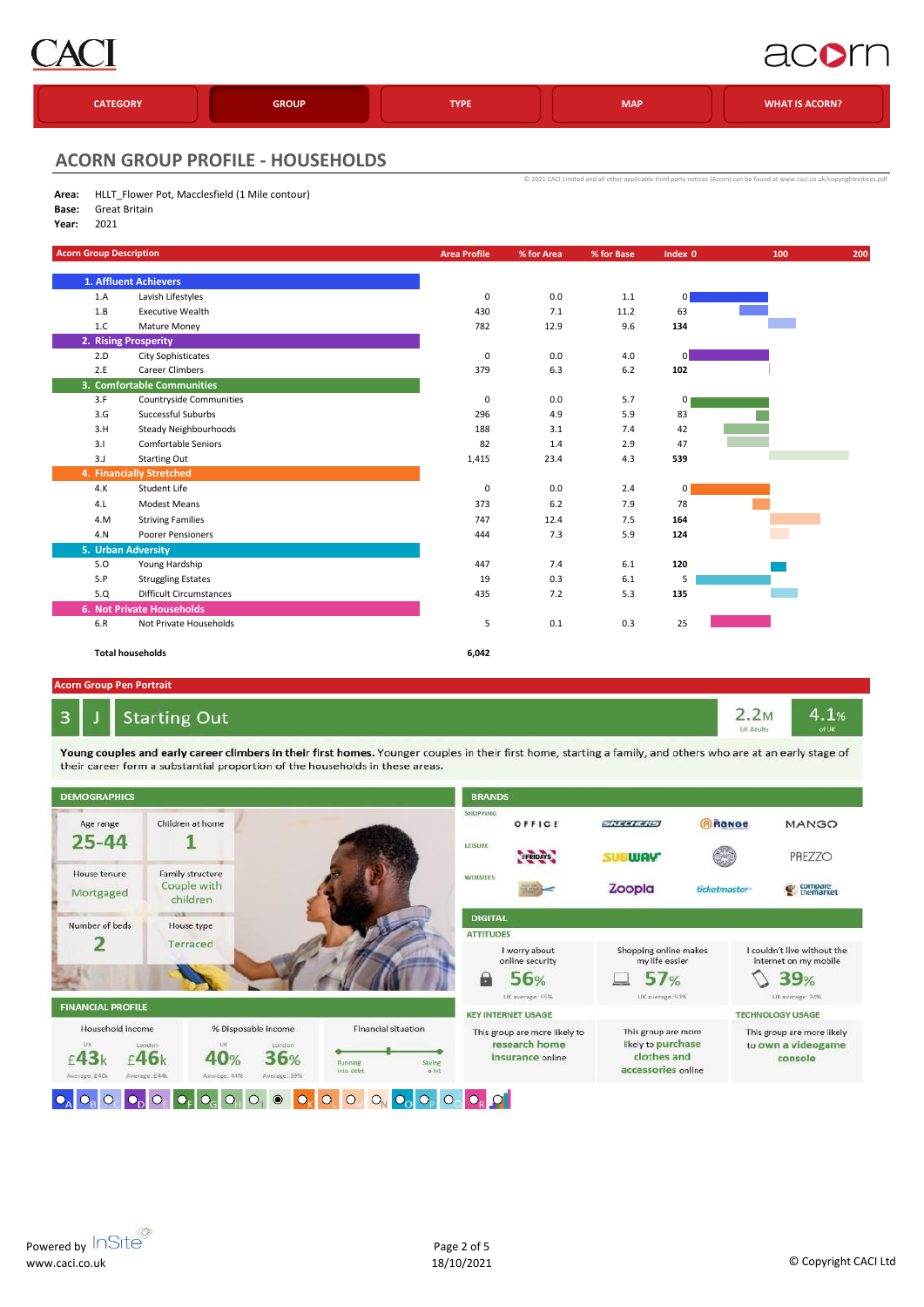

# acom

| <b>CATEGORY</b>                                                                                    |                                                    | <b>GROUP</b>                                                                                                                                                                                                                                                 | <b>TYPE</b> | <b>MAP</b>                       |                                        |                                        | <b>WHAT IS ACORN?</b>                         |                                                                                                                                                                                         |
|----------------------------------------------------------------------------------------------------|----------------------------------------------------|--------------------------------------------------------------------------------------------------------------------------------------------------------------------------------------------------------------------------------------------------------------|-------------|----------------------------------|----------------------------------------|----------------------------------------|-----------------------------------------------|-----------------------------------------------------------------------------------------------------------------------------------------------------------------------------------------|
| <b>ACORN TYPE PROFILE - HOUSEHOLDS</b>                                                             |                                                    |                                                                                                                                                                                                                                                              |             |                                  |                                        |                                        |                                               |                                                                                                                                                                                         |
| Area:<br>HLLT Flower Pot, Macclesfield (1 Mile contour)<br>Great Britain<br>Base:<br>2021<br>Year: |                                                    |                                                                                                                                                                                                                                                              |             |                                  |                                        |                                        |                                               | @ 2021 CACI Limited and all other applicable third party notices (Acorn) can be found at www.caci.co.uk/copyrightnotices.pdf<br><b>Ocean</b> Structure<br>Sort by:<br>lndex<br>Pofile % |
| <b>Acorn Type Description</b>                                                                      |                                                    |                                                                                                                                                                                                                                                              |             | <b>Area Profile</b>              | % for Area                             | % for Base                             | <b>Index</b>                                  | 200<br>$\mathbf{0}$<br>100                                                                                                                                                              |
| <b>Affluent Achievers</b><br>1.A Lavish Lifestyles                                                 |                                                    |                                                                                                                                                                                                                                                              |             |                                  |                                        |                                        |                                               |                                                                                                                                                                                         |
| 1.B Executive Wealth                                                                               | 1.A.1<br>1.A.2<br>1.A.3                            | Exclusive enclaves<br>Metropolitan money<br>Large house luxury                                                                                                                                                                                               |             | 0<br>$\mathbf 0$<br>0            | 0.0<br>0.0<br>0.0                      | 0.1<br>0.2<br>0.9                      | 0<br>0<br>0                                   |                                                                                                                                                                                         |
|                                                                                                    | 1.B.4<br>1.B.5<br>1.B.6<br>1.B.7<br>1.B.8<br>1.B.9 | Asset rich families<br>Wealthy countryside commuters<br>Financially comfortable families<br>Affluent professionals<br>Prosperous suburban families<br>Well-off edge of towners                                                                               |             | 266<br>75<br>9<br>25<br>25<br>30 | 4.4<br>1.2<br>0.1<br>0.4<br>0.4<br>0.5 | 2.6<br>2.4<br>2.2<br>0.9<br>1.5<br>1.6 | 168<br>52<br>$\overline{7}$<br>49<br>27<br>31 |                                                                                                                                                                                         |
| 1.C Mature Money                                                                                   | 1.C.10<br>1.C.11                                   | <b>Better-off villagers</b><br>Settled suburbia, older people<br>1.C.12 Retired and empty nesters<br>1.C.13 Upmarket downsizers                                                                                                                              |             | 107<br>399<br>163<br>113         | 1.8<br>6.6<br>2.7<br>1.9               | 3.0<br>2.9<br>2.5<br>1.3               | 59<br>231<br>109<br>144                       |                                                                                                                                                                                         |
| <b>Rising Prosperity</b><br>2.D City Sophisticates                                                 |                                                    | 2.D.14 Townhouse cosmopolitans                                                                                                                                                                                                                               |             | 0                                | 0.0                                    | 0.7                                    | 0                                             |                                                                                                                                                                                         |
| 2.E Career Climbers                                                                                | 2.D.15<br>2.D.16<br>2.D.17                         | Younger professionals in smaller flats<br>Metropolitan professionals<br>Socialising young renters                                                                                                                                                            |             | 0<br>0<br>0                      | 0.0<br>0.0<br>0.0                      | 1.5<br>0.8<br>1.0                      | 0<br>0<br>0                                   |                                                                                                                                                                                         |
|                                                                                                    | 2.E.18<br>2.E.19<br>2.E.20                         | Career driven young families<br>First time buyers in small, modern homes<br>Mixed metropolitan areas                                                                                                                                                         |             | 0<br>379<br>0                    | 0.0<br>6.3<br>0.0                      | 1.9<br>3.3<br>1.0                      | $\mathbf 0$<br>191<br>0                       |                                                                                                                                                                                         |
| <b>Comfortable Communities</b><br>3.<br>3.F Countryside Communities                                |                                                    |                                                                                                                                                                                                                                                              |             |                                  | 0.0                                    |                                        |                                               |                                                                                                                                                                                         |
| 3.G Successful Suburbs                                                                             | 3.F.21<br>3.F.22<br>3.F.23                         | Farms and cottages<br>Older couples and families in rural areas<br>Owner occupiers in small towns and villages                                                                                                                                               |             | 0<br>$\pmb{0}$<br>0              | 0.0<br>0.0                             | 1.5<br>1.1<br>3.2                      | 0<br>0<br>0                                   |                                                                                                                                                                                         |
| 3.H Steady Neighbourhoods                                                                          | 3.G.24<br>3.6.25                                   | Comfortably-off families in modern housing<br>Larger family homes, multi-ethnic areas<br>3.G.26 Semi-professional families, owner occupied neighbourhoods                                                                                                    |             | 16<br>0<br>280                   | 0.3<br>0.0<br>4.6                      | 2.6<br>0.8<br>2.4                      | 10<br>0<br>191                                |                                                                                                                                                                                         |
| 3.1 Comfortable Seniors                                                                            | 3.H.28<br>3.H.29                                   | 3.H.27 Suburban semis, conventional attitudes<br>Owner occupied terraces, average income<br>Established suburbs, older families                                                                                                                              |             | 141<br>0<br>47                   | 2.3<br>0.0<br>0.8                      | 3.4<br>1.6<br>2.3                      | 68<br>0<br>33                                 |                                                                                                                                                                                         |
| 3.J Starting Out                                                                                   | 3.1.30<br>3.I.31<br>3.J.32                         | Older people, neat and tidy neighbourhoods<br>Elderly singles in purpose-built accommodation<br>Educated families in terraces, young children                                                                                                                |             | 22<br>60<br>1,284                | 0.4<br>1.0<br>21.3                     | 2.4<br>0.5<br>2.1                      | 15<br>203<br>1,014                            |                                                                                                                                                                                         |
| <b>Financially Stretched</b>                                                                       | 3.1.33                                             | Smaller houses and starter homes                                                                                                                                                                                                                             |             | 131                              | 2.2                                    | 2.3                                    | 96                                            |                                                                                                                                                                                         |
| 4.K Student Life                                                                                   | 4.K.34<br>4.K.35                                   | Student flats and halls of residence<br>Term-time terraces<br>4.K.36 Educated young people in flats and tenements                                                                                                                                            |             | 0<br>0<br>$\mathbf 0$            | 0.0<br>0.0<br>0.0                      | 0.4<br>0.3<br>1.7                      | 0<br>0<br>$\mathbf 0$                         |                                                                                                                                                                                         |
| <b>4.L Modest Means</b>                                                                            | 4.L.37<br>4.L.38<br>4.L.39                         | Low cost flats in suburban areas<br>Semi-skilled workers in traditional neighbourhoods<br>Fading owner occupied terraces<br>4.L.40 High occupancy terraces, culturally diverse family areas                                                                  |             | 15<br>183<br>175<br>0            | 0.2<br>3.0<br>2.9<br>0.0               | 1.4<br>2.6<br>2.9<br>1.0               | 18<br>115<br>101<br>0                         |                                                                                                                                                                                         |
| <b>4.M Striving Families</b>                                                                       |                                                    | 4.M.41 Labouring semi-rural estates<br>4.M.42 Struggling young families in post-war terraces<br>4.M.43 Families in right-to-buy estates                                                                                                                      |             | 15<br>200<br>124                 | 0.2<br>3.3<br>2.1                      | 1.6<br>1.7<br>2.1                      | 16<br>198<br>99                               |                                                                                                                                                                                         |
| <b>4.N Poorer Pensioners</b>                                                                       |                                                    | 4.M.44 Post-war estates, limited means<br>4.N.45 Pensioners in social housing, semis and terraces<br>4.N.46 Elderly people in social rented flats<br>4.N.47 Low income older people in smaller semis<br>4.N.48 Pensioners and singles in social rented flats |             | 408<br>41<br>92<br>140           | 6.8<br>0.7<br>1.5<br>2.3               | 2.2<br>0.8<br>1.1<br>2.3               | 307<br>87<br>140<br>102                       | <b>Contract</b><br>п<br><b>College</b>                                                                                                                                                  |
| <b>Urban Adversity</b><br>5.0 Young Hardship                                                       |                                                    |                                                                                                                                                                                                                                                              |             | 171                              | 2.8                                    | 1.8                                    | 160                                           |                                                                                                                                                                                         |
|                                                                                                    |                                                    | 5.0.49 Young families in low cost private flats<br>5.0.50 Struggling younger people in mixed tenure<br>5.0.51 Young people in small, low cost terraces                                                                                                       |             | 112<br>245<br>90                 | 1.9<br>4.1<br>1.5                      | 2.1<br>1.7<br>2.3                      | 86<br>232<br>66                               |                                                                                                                                                                                         |
| 5.P Struggling Estates                                                                             | 5.P.52<br>5.P.53<br>5.P.54                         | Poorer families, many children, terraced housing<br>Low income terraces<br>Multi-ethnic, purpose-built estates<br>5.P.55 Deprived and ethnically diverse in flats<br>5.P.56 Low income large families in social rented semis                                 |             | 16<br>0<br>0<br>0<br>3           | 0.3<br>0.0<br>0.0<br>0.0<br>0.0        | 1.6<br>0.9<br>1.2<br>0.8<br>1.6        | 16<br>0<br>0<br>0<br>3                        |                                                                                                                                                                                         |
| 5.Q Difficult Circumstances                                                                        |                                                    | 5.Q.57 Social rented flats, families and single parents<br>5.Q.58 Singles and young families, some receiving benefits<br>5.Q.59 Deprived areas and high-rise flats                                                                                           |             | 91<br>92<br>252                  | 1.5<br>1.5<br>4.2                      | 1.5<br>1.8<br>2.0                      | 99<br>85<br>205                               |                                                                                                                                                                                         |
| <b>Not Private Households</b><br><b>6.R Not Private Households</b>                                 |                                                    | 6.R.60 Active communal population<br>6.R.61 Inactive communal population<br>6.R.62 Business areas without resident population                                                                                                                                |             | $\pmb{0}$<br>5<br>$\mathbf 0$    | 0.0<br>0.1<br>0                        | 0.1<br>0.3<br>0                        | 0<br>30<br>$\Omega$                           |                                                                                                                                                                                         |
|                                                                                                    |                                                    | <b>Total households</b>                                                                                                                                                                                                                                      |             | 6,042                            |                                        |                                        |                                               |                                                                                                                                                                                         |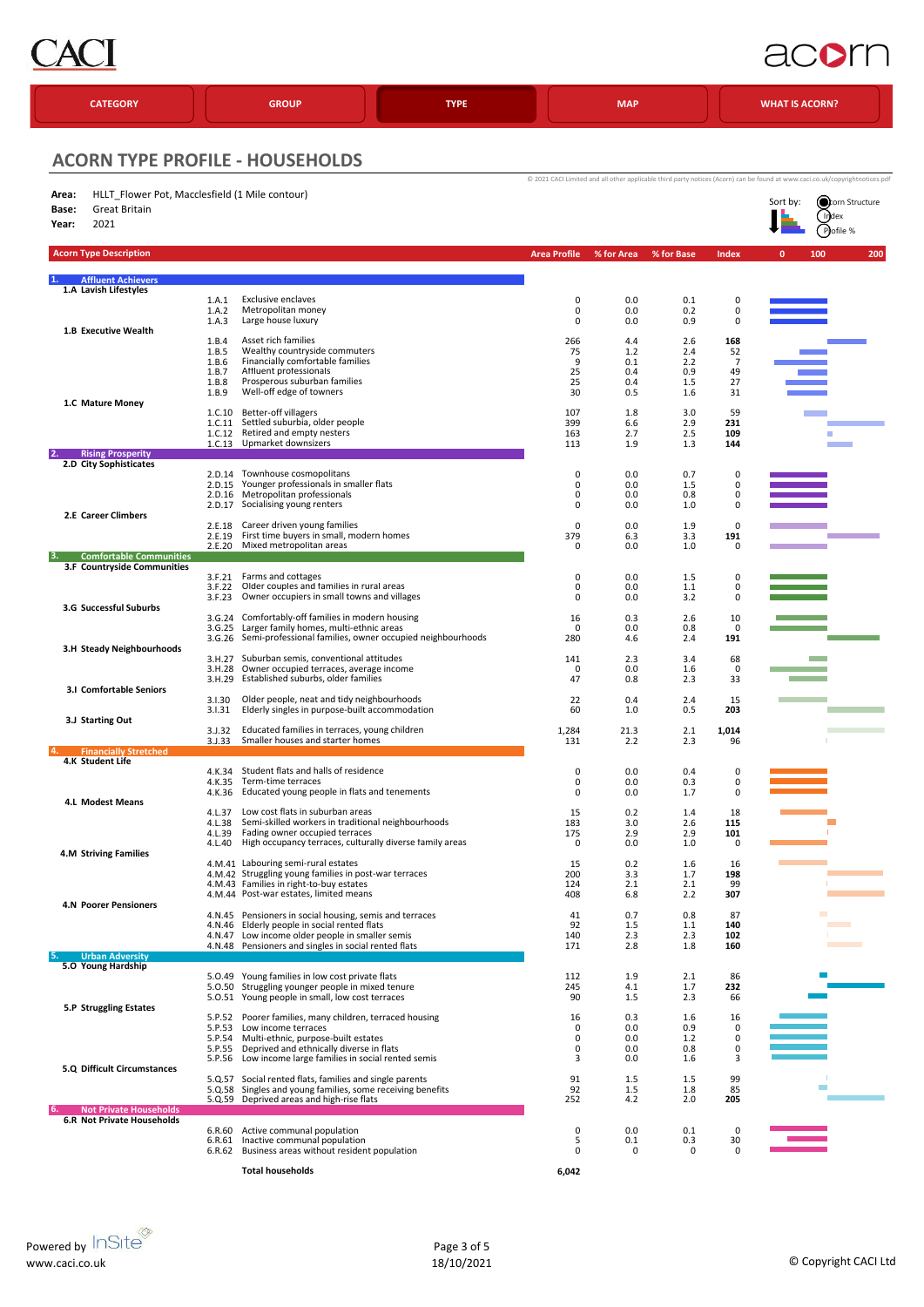



### **DOMINANT ACORN GROUP - HOUSEHOLDS**

© 2021 CACI Limited and all other applicable third party notices (Acorn) can be found at www.caci.co.uk/copyrightnotices.pdf